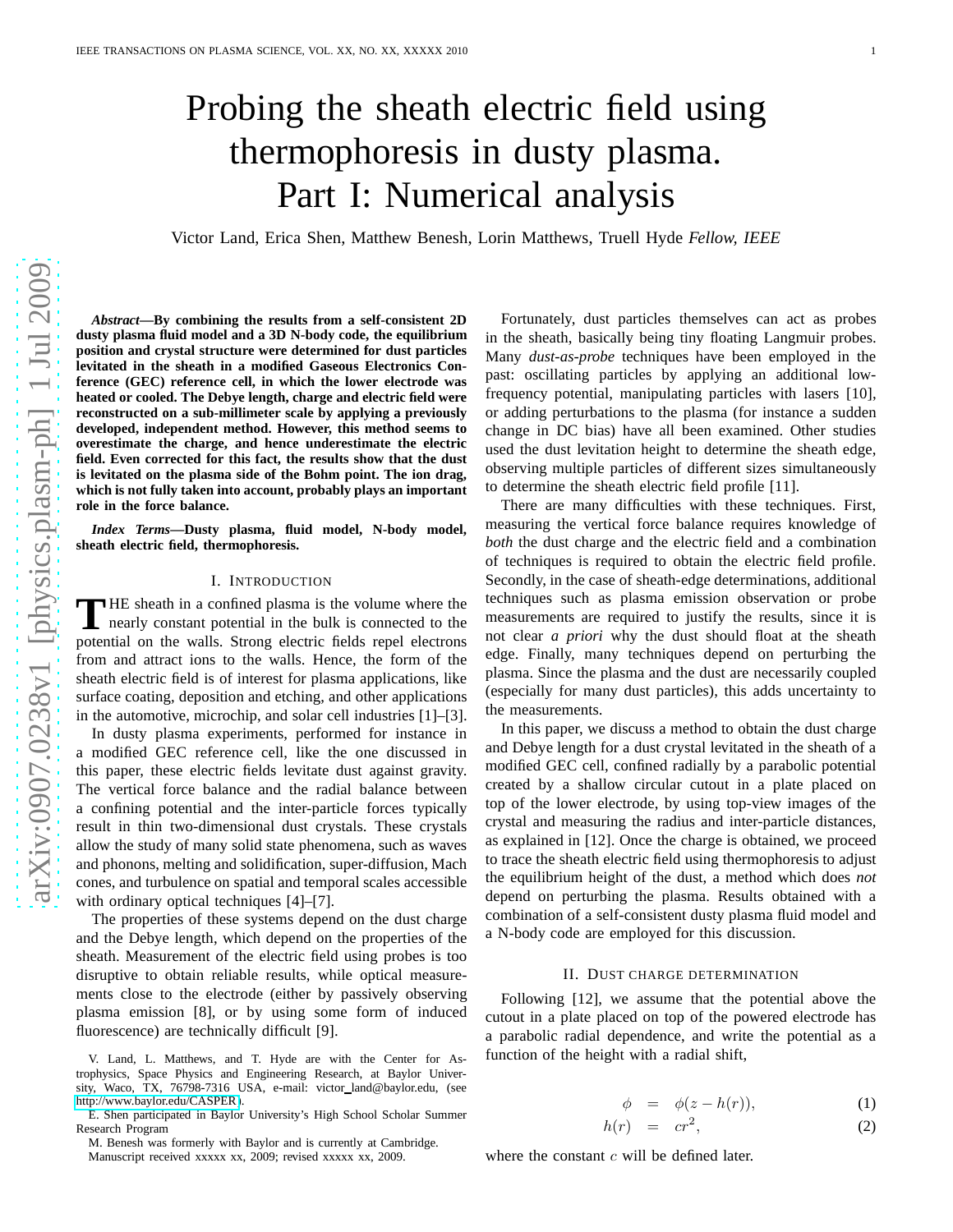Next, we consider the vertical force balance on dust particles with mass  $m_D$  and charge  $q_D$  located in the sheath. The forces acting on the particles include the upward electrostatic force due to the vertical sheath electric field, the force of gravity, with acceleration  $g$ , the thermophoretic force,  $F_{th}$ , due to the applied heating or cooling of the lower electrode (thermophoretic forces without electrode heating or cooling are negligible), and finally the ion drag force,  $F_{id}$ , due to ions accelerated downwards in the sheath:

<span id="page-1-0"></span>
$$
m_D \ddot{z} = -m_D g - q_D \frac{d\phi(z - h(r))}{dz} + F_{th} - F_{id} = 0. \quad (3)
$$

The radial electrostatic force is considered to be a harmonic restoring force that stabilizes the dust crystal against the repulsive inter-particle interactions, which gives

$$
m\ddot{r} = -q_D \frac{d\phi(z - h(r))}{dr} \equiv -kr.
$$
 (4)

Using partial differentiation and defining the prime to denote the partial derivative with respect to the argument of a function, we can use equation [3](#page-1-0) to rewrite the radial electric field. This gives

$$
- q_D h^{'}(r) \phi^{'}(z - h(r)) = h^{'}(r) [m_D g - F_{th} + F_{id}].
$$
 (5)

Inserting the definition for  $h(r)$ , we find for k

<span id="page-1-2"></span>
$$
k = 2c[m_D g - F_{th} + F_{id}], \qquad (6)
$$

which means that we have expressed the coefficient for the *radial* restoring force in terms of the *vertical* equilibrium forces and c.

The dust particles suspended in the sheath will form a crystal lattice. The equation of state for a crystal consisting of N particles, with inter-particle spacing  $\Delta$ , interacting through an interaction potential  $V(\Delta)$  is given by [12]

$$
P = -\frac{1}{N} \frac{d \left[ 3NV(\Delta) \right]}{d(\sqrt{3}\Delta^2/2)} - \frac{\sqrt{3}}{\Delta} \frac{dV(\Delta)}{d\Delta}.
$$
 (7)

Using appropriate boundary conditions, two equations can be derived relating the radius where the inter-particle distance goes to infinity,  $R_{\infty}$ , and the central inter-particle spacing  $\Delta_0$ to the Deybe length,  $\lambda_D$ , and the dust charge:

<span id="page-1-1"></span>
$$
R_{\infty}^2 = \frac{3}{k} \left( 3 + \frac{\Delta_0}{\lambda_d} \right) V(\Delta_0), \tag{8}
$$

and

$$
N = \frac{2\pi\sqrt{3}}{k\Delta_0} \left(\frac{1}{\Delta_0} + \frac{1}{\lambda_d}\right) V(\Delta_0).
$$
 (9)

In the above,  $V$  is assumed to be a screened Coulomb potential  $V(r) = q_D^2 \exp(-r/\lambda_D)/4\pi\epsilon_0 r$ .  $R_\infty$  is related to the crystal radius,  $R_M$ , and the outer inter-particle spacing,  $s_M$ , through  $R_{\infty} \approx R_M + s_M \sqrt{3/2}$ . Solving for  $V(\Delta_0)$  and substituting in equation [8](#page-1-1) gives an equation for the Debye length:

$$
\lambda_D = \Delta_0 \left[ \frac{A - S}{3S - A} \right],\tag{10}
$$

where we have defined the total crystal surface area  $A = \pi R_{\infty}^2$ and the total surface area covered by  $N$  Wigner-Seitz cells measured at the center:  $S = \sqrt{3}\Delta_0^2 N/2$ . Using this equation for  $\lambda_D$ , we find for the dust charge:

$$
q_D = \sqrt{\frac{4\pi\epsilon_0\Delta_0 k R_{\infty}^2}{3\left(3 + \frac{3S - A}{A - S}\right)\exp(\frac{A - 3S}{A - S})}}.\tag{11}
$$

Measuring the central inter-particle spacing, the maximum radius of the dust crystal, the outer inter-particle spacing, and the total number of particles in the crystal allows us to determine the Debye length. We can then derive the dust charge provided we have established the value for k.

In order to determine  $k$ , we need to know the vertical equilibrium forces, as well as  $c$ . In our model the melamineformaldehyde (MF) particles are monodisperse spheres. This means we know the gravitational force. The only significant thermophoretic force is the one we apply by heating/cooling the lower electrode. For particles with a diameter below 4 microns, the ion drag can be significant in the sheath [12]. In our simulations we use 2 micron diameter particles. The fluid model self-consistently solves for the ion drag, although the N-body code does not include the effect of the ion drag. For the current analysis, we therefore neglect the effect of the ion drag, although we will discuss its possible importance later.

As mentioned, the radial confinement potential is provided by a cylindrical depression in the lower electrode.  $c$  is determined by the geometry of this cutout: the narrower and deeper the cutout, the steeper the potential well. In [12] spherical cutouts were used, so that the value of  $c$  could be directly related to the radius of curvature of the cutout  $R_c$  through  $c = 0.5/R_c$ . Following this approach, we approximate the cylindrical cutout by the sphere that exactly touches the lowest point of the cutout as well as the edge. The radius of the modeled cutout is 12.5 mm, and it is 0.5 mm deep. From  $R_c \sin(\theta) = 12.5$  mm and  $R_c \cos(\theta) = R_c - 0.5$  mm, we find an effective radius of curvature for our cutout of 160 mm. We thus use  $k = (m_D g - F_{th}) / 0.16$  [N/m].

## III. NUMERICAL MODELS

The fluid model self-consistently solves for the coupled plasma and dust parameters, but is unable to resolve the inter-particle interactions on the microscopic level and hence provides no information on the crystal structure. The N-body code solves the inter-particle interactions, thus providing the crystal properties, but the plasma properties are not selfconsistently solved. The fluid model is therefore used in this study to provide the external confinement, as well as the input parameters for the N-body code, for given discharge settings. We briefly discuss both models; a complete description can be found in the references provided in the sections below.

## *A. N-body code:* box-tree

*Box-tree* [13] integrates the equations of motion for particles moving in a simulation *box* under prescribed external forces, while calculating the interaction between the particles using a *tree*-method employing multipole expansions for the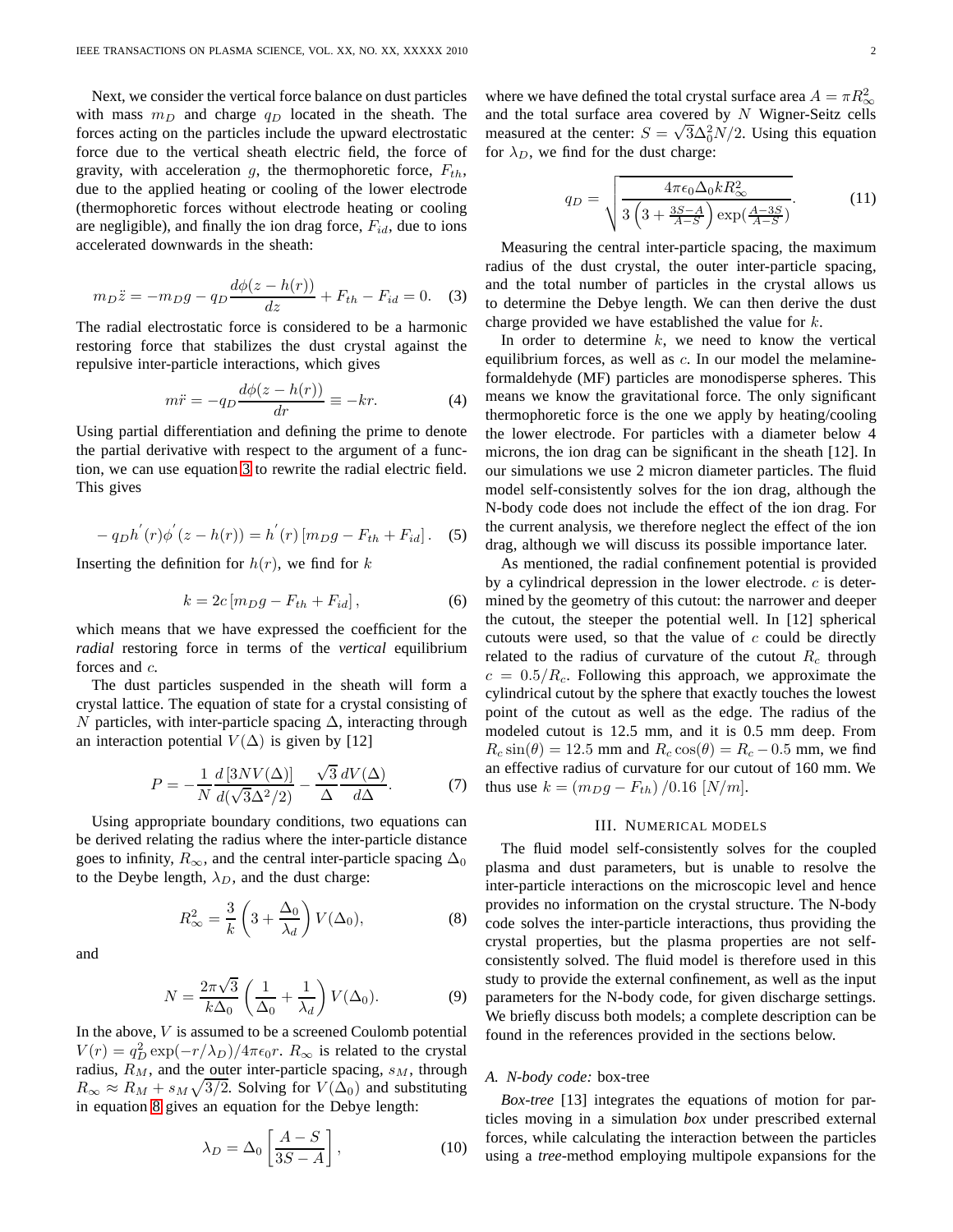electrostatic forces. The box and the external forces can be set to represent for instance dust particles in Saturn's F-Ring [14], or particles in a laboratory crystal [15]. In this study, the external forces considered include the electrostatic force of the sheath, gravity and themophoresis. Since the plasma properties are not determined by *box-tree*, the electric field, dust charge, and Debye length were set using values obtained from the fluid model. Dust particles were then introduced with random positions (but zero initial velocity), and their kinetic energy was dissipated through a drag force representing the neutral drag until an equilibrium crystal was formed.

# *B. The fluid model*

The fluid model employed [16] solves the continuity equations for the electrons and positive argon ions, as well as for the electron energy density, assuming a drift-diffusion equation for the fluxes. The sources and sinks for the electrons (and electron energy density) include excitation of argon atoms, ionization and recombination on the dust particles. The ions are assumed to locally dissipate their energy in collisions with the neutral atoms. Therefore, an explicit equation for the ion energy density is not solved. The electric field is found from Poisson's equation, including the dust charge density. These equations are initially iterated on sub-RF timescales without the presence of dust, until the solution has become periodic over a RF-cycle. Then, the addition of the dust is simulated by adding source terms for the dust, below the upper electrode.

The transport of the dust fluid is solved by assuming a balance between the neutral drag and the other forces, which allows for a drift-diffusion type equation for the dust. Gravity is a constant force which only depends on the dust size. The electrostatic force is calculated from the time averaged electric field and the dust charge, which is calculated from the local plasma parameters using Orbital Motion Limited (OML) electron- and ion currents, including the effect of chargeexchange collisions on the ion current [17], [18].

The ion drag force is calculated from the local ion flux interacting with the dust particles. The ion collection crosssection is derived from OML theory. The ion scattering crosssection includes the effects of scattering beyond the Debye length [19], the anisotropic screening caused by significant ion drift [20], and the effect of charge-exchange collisions [21].

In order to compute the thermophoretic force, the neutral gas temperature profile is calculated by iterating the power balance. The sources include the dissipation of energy by the ions, as well as heating through atoms impinging on the hot dust particle surfaces. In order to find the dust particle surface temperature, a balance is solved between the recombination of ions and electrons on the surface on the one hand, and the thermal radiation of the dust particles and the conduction to the gas on the other hand. The temperature of the surrounding walls and electrodes sets the boundary conditions. These can be changed to include heating or cooling of surfaces.

# *C. Approach*

The known variables are the particle mass, the effective radius of our cutout, the applied temperature gradient and hence the thermophoretic force, calculated through

$$
F_{th} = -\frac{32}{15} \frac{\kappa_T a^2}{v_T} \nabla T_{gas},\tag{12}
$$

with  $\kappa_T = 0.01772$  the heat conduction coefficient for argon, a the particle radius, and  $v<sub>T</sub>$  the thermal velocity of the background gas. We therefore know  $k$ , since we are not concerned with the ion drag force right now.

Given a set of discharge parameters, i.e. the pressure and input power, we obtain the Debye length, the dust charge, and the electric field from the fluid model. These are then used as input in the box-tree model. Once the dust crystal has reached equilibrium, the observables are obtained from the crystal (i.e. the number of particles in the crystal, the crystal radius, the central and outer inter-particle spacing) and the method of [12] discussed above is used to reconstruct the Debye length, charge and electric field. By varying the thermophoretic force, the charge and electric field profiles are obtained throughout the sheath region. This provides a method to determine whether or not this results in an acceptable reconstruction of the electric field, and also if using thermophoresis allows us to probe the electric field throughout the sheath.

## IV. RESULTS

Here we present the results for an argon plasma at 200 mTorr pressure and 2 Watts of absorbed power in the geometry of a modified GEC cell. We introduce 1000 two micron diameter MF particles, while varying the temperature on the lower, powered electrode.



<span id="page-2-0"></span>Fig. 1. The vertical temperature profile above the center of the electrode for the case where the lower electrode is at room-temperature, and for the case where it is cooled to 20℃ C below room-temperature.

In the calculation of the thermophoretic force in *box-tree*, it is assumed that the temperature gradient is simply given by the difference between the temperatures of the electrodes divided by the distance between the electrodes, i.e. no large gradients are expected. Figure [1](#page-2-0) shows two gas temperature profiles along the central axis, obtained with the fluid model; one where the lower electrode was held at room-temperature, and one where the lower electrode was cooled to 20◦ C below room-temperature. We see that in the first case, the vertical temperature gradient between the electrodes is negligible and certainly too small to create a significant thermophoretic force. The second case clearly shows that the temperature profile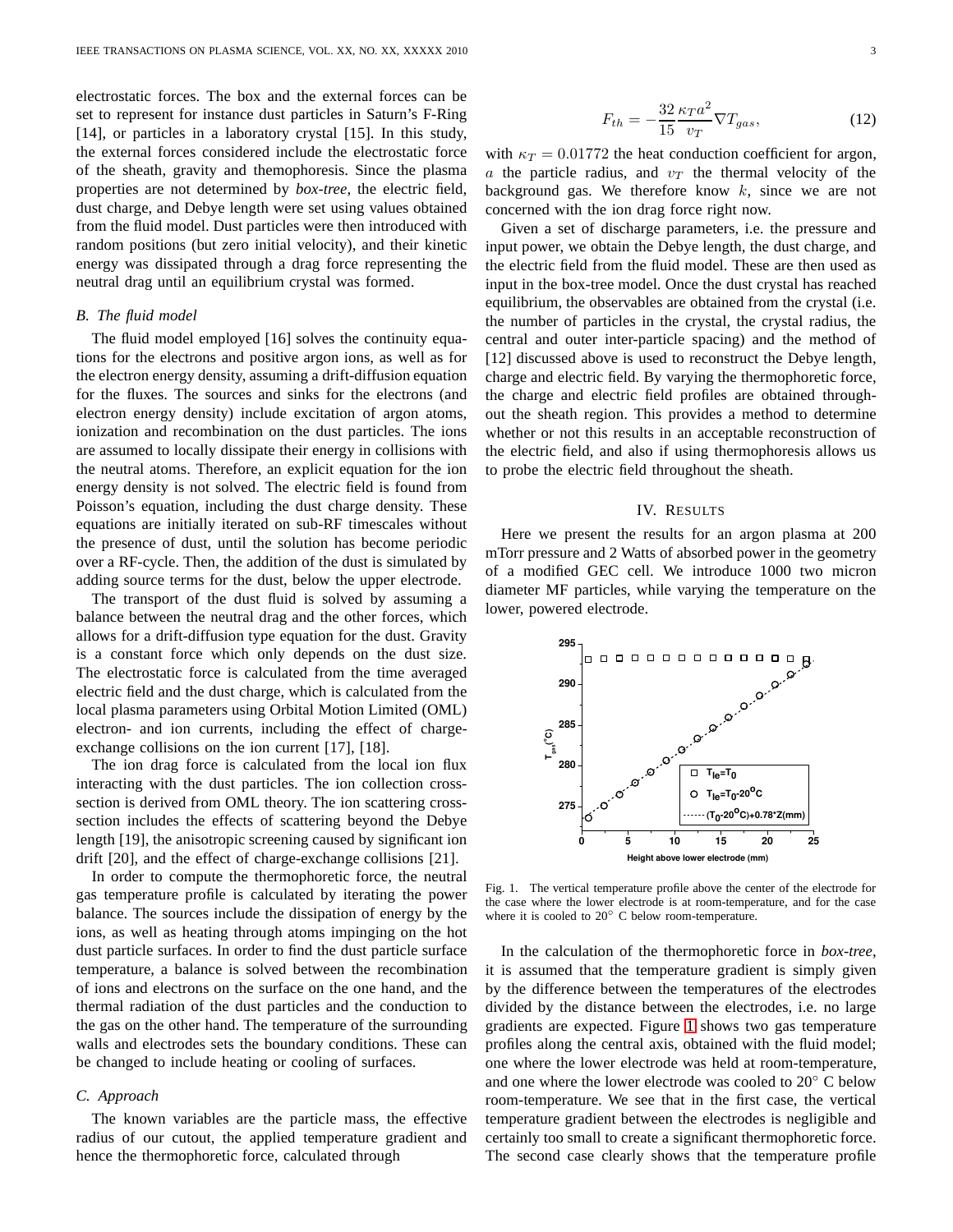varies linearly with height and shows no local gradients; in other word, the temperature gradient is indeed simply the temperature difference divided by the distance between the electrodes.



<span id="page-3-0"></span>Fig. 2. A fit to the vertical electric field between the electrodes obtained from the fluid model for a run at 200 mTorr and 2 W of input power. The sheath electric field and the bulk electric field are clearly distinguished. The discharge does not exhibit a real quasi-neutral bulk where the electric field completely vanishes, which has also been observed experimentally.

Figure [2](#page-3-0) shows a fit of the electric field, obtained selfconsistently with the fluid model. The electric field in the sheath decreases linearly with height, whereas in the *bulk*, the field can be well approximated by a third order polynomial. For the mentioned experimental settings and geometry there is no extended quasi-neutral bulk where the electric field vanishes. The charge and Debye length obtained with the fluid model are shown in figure [3.](#page-3-1) Both linearly decrease with height, up to roughly 12 to 13 mm above the lower electrode, where an increase in both is visible.



<span id="page-3-1"></span>Fig. 3. The charge and Debye length above the lower electrode calculated with the fluid model discussed in the text. The dust charge is roughly 3000 electron charges and the Debye length is roughly 60 microns.

The equilibrium position of the dust fluid was also calculated while varying the electrode temperature. Figure [4](#page-3-2) shows the obtained levitation height above the electrode. Clearly, the levitation height increases exponentially with applied temperature. This is consistent with the change in levitation height observed in experiments, as is presented elsewhere in this issue [22].

The above results from the fluid model were used to

prescribe the external forces in *box-tree*, which was then run at each temperature setting, until one minute real-time was simulated. At this point the dust crystal had become stable. A top-view image of one quadrant of the dust crystals obtained for electrode temperatures equal to room-temperature and  $20^{\circ}$ below room-temperature are shown in figure [5.](#page-3-3) Clearly, the crystal expands with increasing temperature, as would be expected from the behavior of  $k$  in equation [6.](#page-1-2)



<span id="page-3-2"></span>Fig. 4. The dust equilibrium levitation height obtained with the fluid model (solid squares) and box-tree (open circles). The height varies exponentially with temperature according to the fluid model, but linearly for box-tree. This is to be expected, since the ion drag is not included in the box-tree calculations.

The dust levitation height obtained with *box-tree* is also shown in figure [4.](#page-3-2) The height increases linearly with the temperature, rather than exponentially, as for the fluid model results. The primary difference between the models is the missing ion drag calculation in *box-tree*, impying that the ion drag *is* important for the levitation of 2 micron particles in the plasma.



<span id="page-3-3"></span>Fig. 5. Top-view of one quadrant of the dust crystal obtained in *box-tree* atroom-temperature (black dots) and with the lower electrode cooled to 20 degrees below room-temperature (diamonds).

The reconstructed Debye length, dust charge and electric field are shown in figure [6](#page-4-0) as a function of the height above the lower electrode. The Debye length increases from 750  $\mu$ m to almost 1.3 mm, while the negative dust charge ranges from -17,000 to -34,000 electron charges. The electric field changes